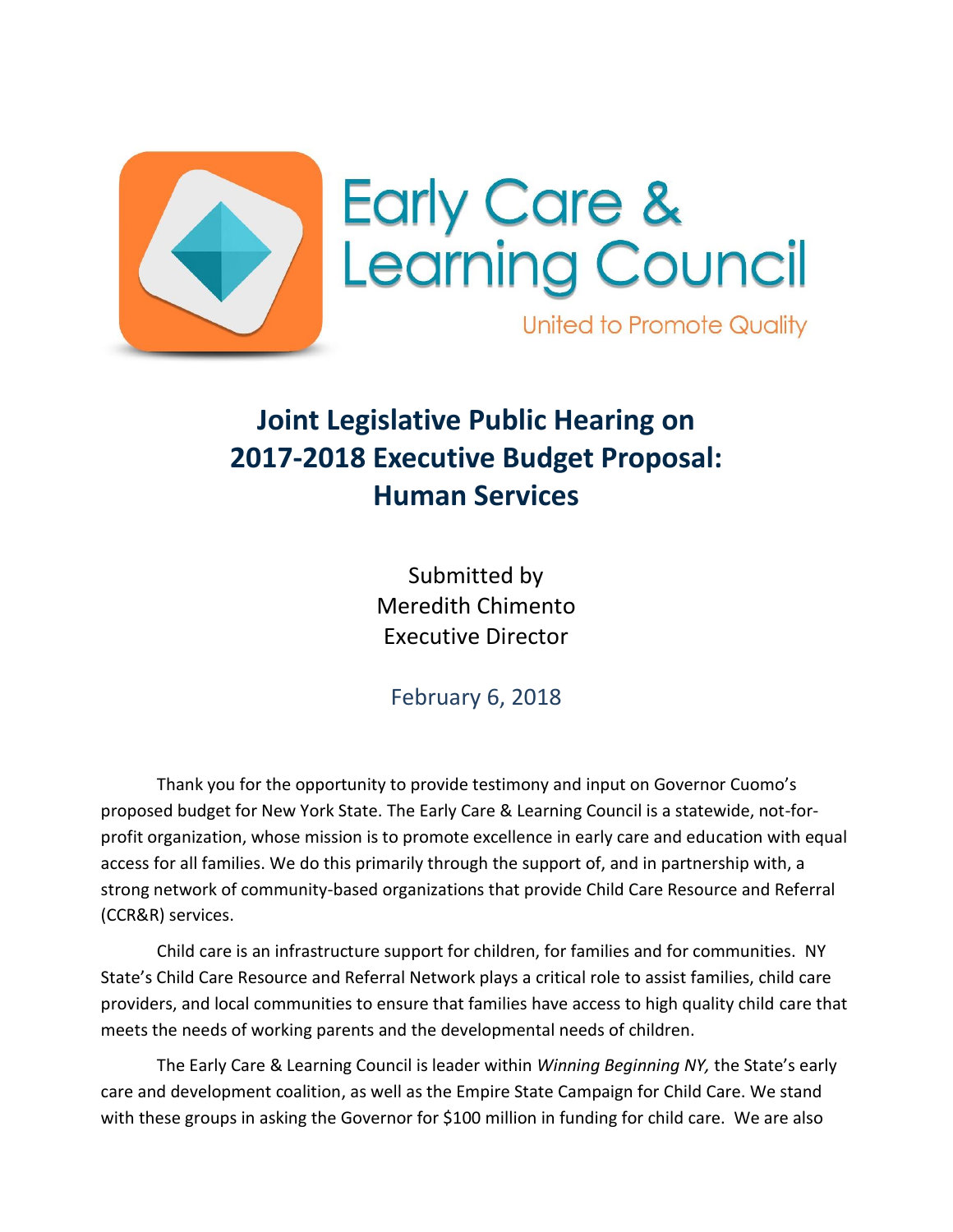fully supportive of the proposals set forth by the First 1,000 Days on Medicaid initiative and of the Board of Regents Early Childhood Workgroup Blue Ribbon Committee including funding for locally based strategies that will strengthen communities and promote early literacy. Furthermore, our organization is united with our colleagues all around state in the Strong Nonprofits for a Better New York movement.

To thousands of parents, child care providers and employers throughout New York State, CCR&Rs are a key component to the complex child care delivery system. During the critical first years of life that are the foundation for learning, child care is where early learning and school preparation happens for many children. Therefore, as New York continues to build on its investments focused on improving education and key programs that help prepare children for school, there must also be a commitment to increasing access to quality child care.

Each day our CCR&R agencies help families navigate the barriers to finding high quality child care. These include the high cost, limited access to child care subsidies and the lack of availability of programs that operate during the hours parents need.

In 2017 the Early Care and Learning Council collected stories from parents and providers around the state regarding their child care experiences. I would like to share two of those stories with you today.

Khristina, a mom in Erie County, told us:

"In Spring 2014, I was notified that the daycare in which I had my children enrolled was closing permanently in less than one month. I felt I had to scramble to secure childcare for my soon-to-be school-age child and my toddler as summer was quickly approaching and most programs are filled by then. The owners of the closing facility did their best to help make the transition smooth; however, the facility they partnered with was much more expensive and had an extremely high turnover rate. I rarely saw the same face(s) at drop off and pick up, and my children weren't able to tell me which teacher(s) they spent time with that day because they were moved so often throughout the day. I rely on a daycare facility that opens before 7 am and doesn't close until 6 pm due to working almost 20 miles from the daycare facility. For 2016, the charges for my preschooler and my school-ager (for summer camp) combined totaled over \$11,200.00. As a single mom with no child support or additional income, I often wonder how it's possible to pay that much. My income exceeds the maximum allowable rate for state benefits. I have no alternative. I have to work to be able to support myself and my children, and in order to work, I must have reliable, safe childcare."

Mark, a child care provider in Oswego County told us:

"How is it that someone flipping a burger can make more than a person caring for a child? Does the term 'you get what you pay for' apply to this? Of course it does. There is a limit to the amount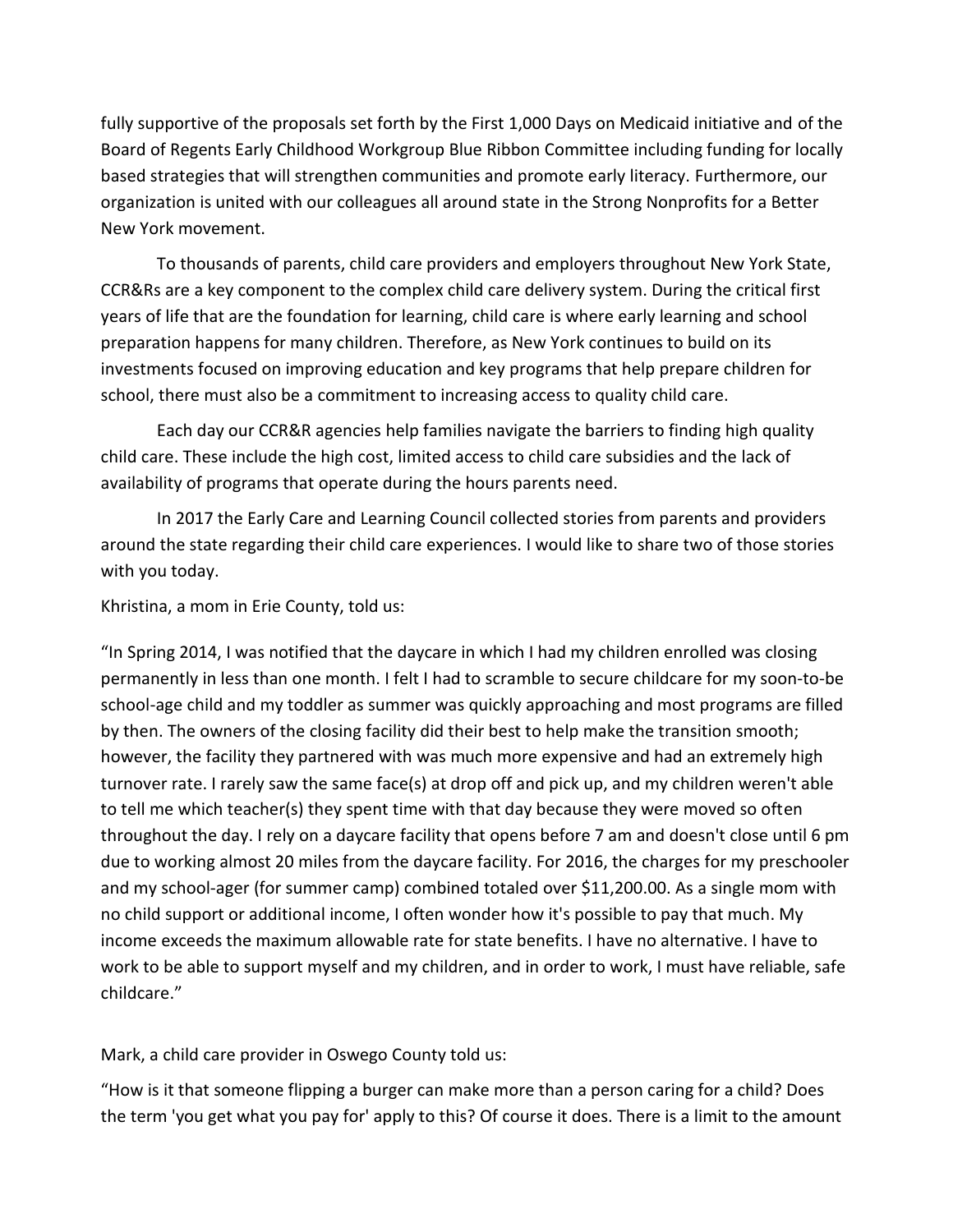most parents can afford to pay thus limiting a fair and appropriate wage for the daycare worker. Yet in New York state lead teachers must have an educational background at their own expense, and in the end make just a little over minimum wage. There is very little incentive to go into childcare, but it is such a vital and important necessity of life. I can say that as a daycare director we are always on the brink of not making it with financing and quality staff. Without help it would seem that all private childcare is in threat of extinction."

According to the 2017 report "Parents and High Cost of Child Care by Child Care Aware of America", New Yorkers pay an average annual cost of \$15,028 for infant care in a child care center and an average annual cost of \$10,972 for infant care in a family child care home based program. The report also ranks New York as the least affordable state for families with a 4-year-old in center-based care.<sup>1</sup>

For these reasons, we call on the New York Legislature and Governor Cuomo to increase our State investment in child care by at least \$100 million in 2018. This investment can be drawn from several different areas of the budget and should be directed specifically to:

1. Increase State funding to counties for child care subsidies by \$31 million\* in order to:

a. maintain the Governor's restoration of \$7 million to the child care subsidy program which would bring funding back to the 2016-2017 level as well as adjust for two years of 2% inflation; and

b. assist counties that regularly exhaust their child care funding allocations before meeting the needs of all eligible families, to expand the number of qualified families served.

2. Increase State funding further to stabilize the child care workforce and infrastructure, and to ensure equitable access to quality care. Specifically, the state should:

a. Re-instate the 75th percentile formula to establish reimbursement rates expected to change in June 2018. Reimbursement rates have been essentially flat funded since 2015; and

b. allocate funds to assist child care centers and group family day care providers that receive child care subsidies to cover increased wage costs as the new minimum wage standard is implemented across the state.

 $\ddot{\phantom{a}}$ 

<sup>1</sup> Parents and High Cost of Child Care https://usa.childcareaware.org/wp-content/uploads/2017/12/2017 CCA High Cost\_Report\_FINAL.pdf